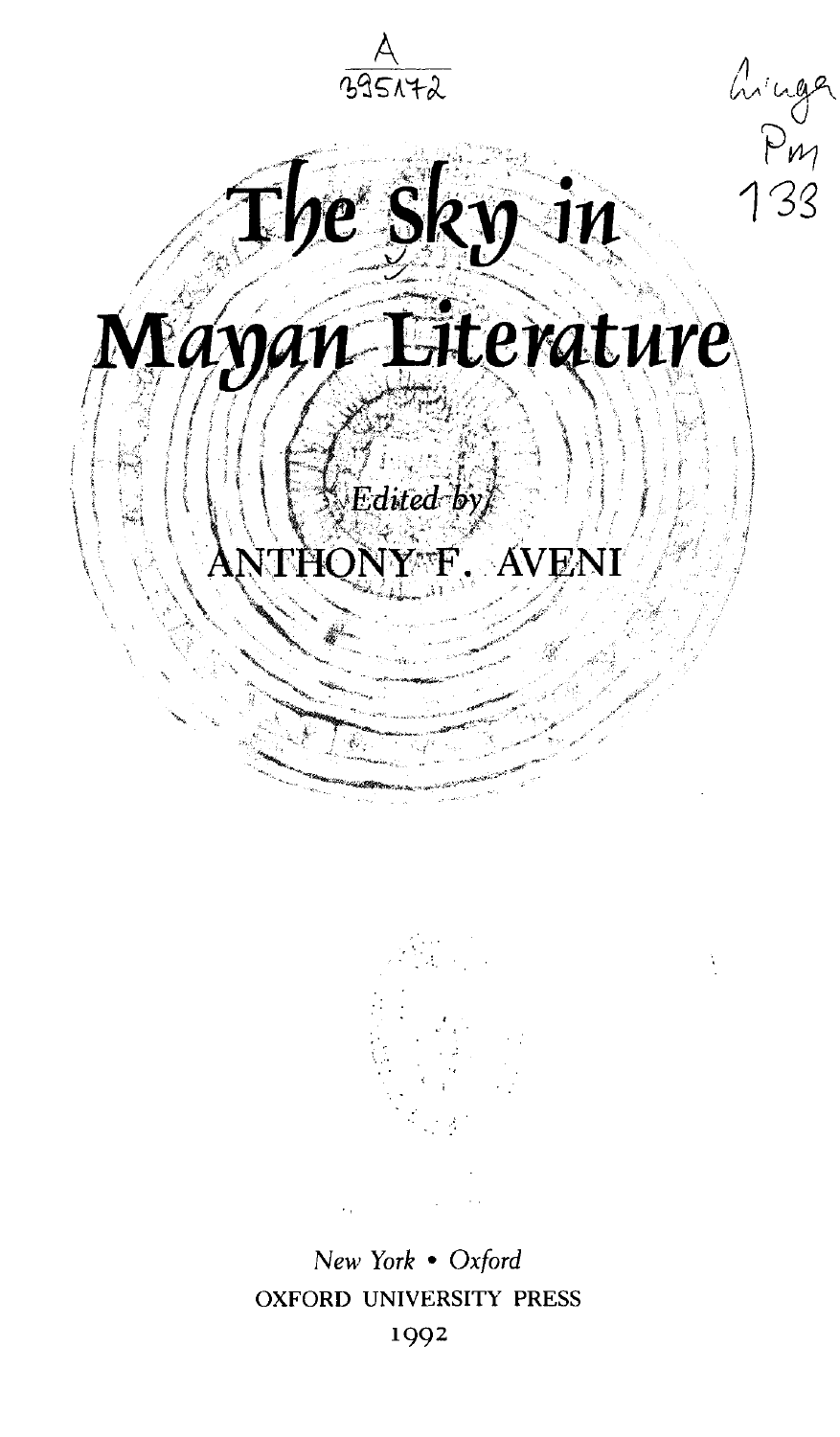## **CONTENTS**

Contributors, ix

Introduction: Making Time, 3 ANTHONY F. AVENI

- 1. The Road of Light: Theory and Practice of Mayan Skywatching, 18 BARBARA TEDLOCK
- 2. A Method for Cross-Dating Almanacs with Tables in the Dresden Codex, 43 VICTORIA R. BRICKER AND HARVEY M. BRICKER
- 3. The Moon and the Venus Table: An Example of Commensuration in the Maya Calendar, 87 ANTHONY F. AVENI
- 4. Eclipse Cycles in the Moon Goddess Almanacs in the Dresden Codex, 102 CHARLES A. HOFLING AND THOMAS O'NEIL
- 5. Some Parallels in the Astronomical Events Recorded in the Maya Codices and Inscriptions, 133 MICHAEL P. CLOSS
- 6. Zodiacal References in the Maya Codices, 148 HARVEY M. BRICKER AND VICTORIA R. BRICKER
- 7. A Derivation of the Mayan-to-Julian Calendar Correlation from the Dresden Codex Venus Chronology, 184 FLOYD G. LOUNSBURY
- 8. A Solution for the Number 1.5.5.0 of the Mayan Venus Table, 207 FLOYD G. LOUNSBURY